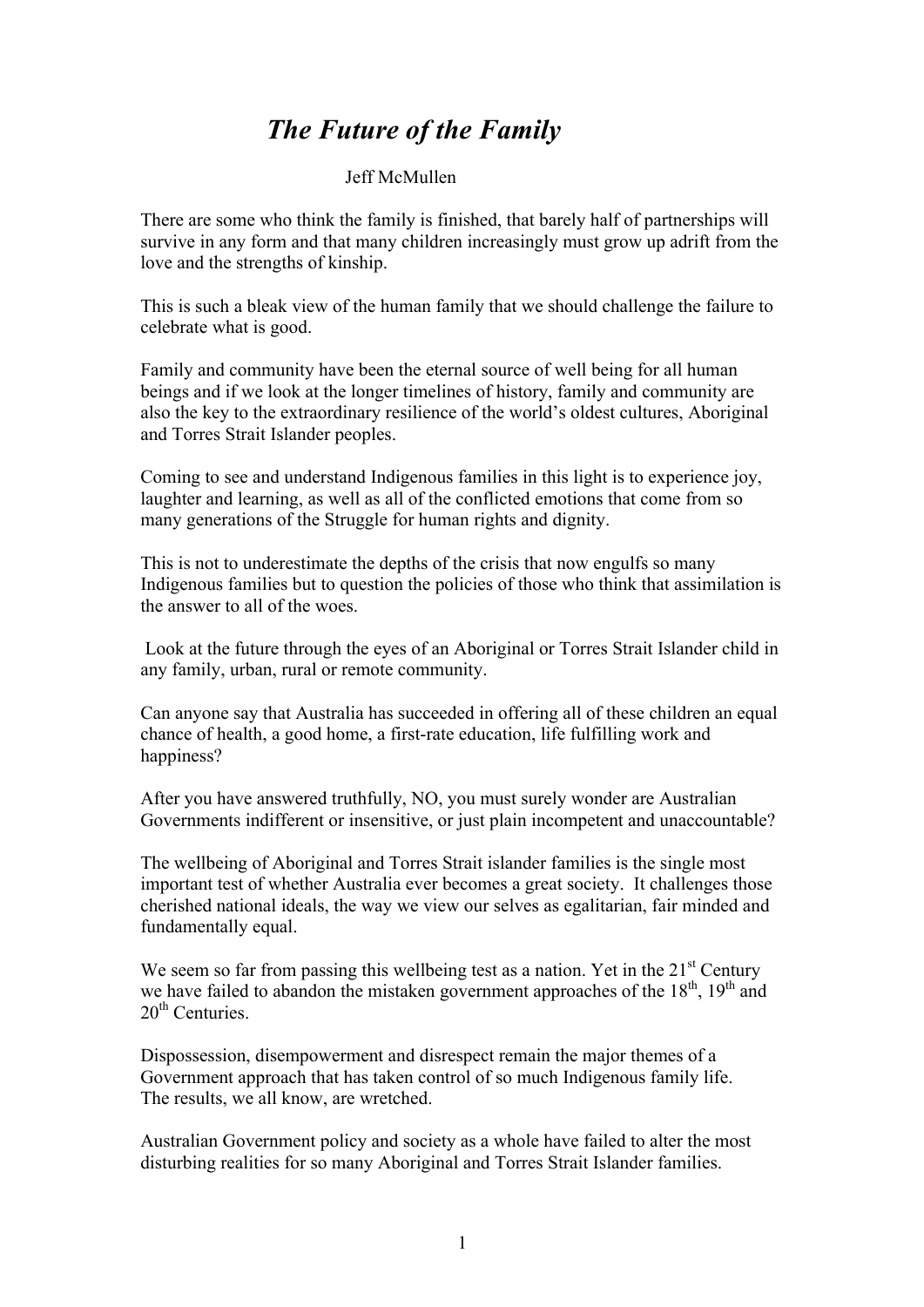To give you some measure of the pain and loss experienced by too many Indigenous people put yourself in the shoes of a family that has lost a young person to suicide this week. This is happening at a very frightening rate.

Even just twenty years ago Indigenous suicide rates were at the same rate as for all Australians. Today Indigenous youth suicide and self-harm have reached crisis proportions in many but not all communities and we need to look closely at this pattern of why in some places there is hope and in other places despair.

In the Northern Territory for example, the percentage of all age Indigenous suicide has increased from 5% of total suicides in 1991 to 50% of the total in 2010. The most alarming increase, however, is among young Indigenous people aged 10 to 24. Indigenous youth suicide increased from 10% of the total in 1991 to 80% of the total in 2010.

None of us living anywhere in this country should stand by while so many families lose their children.

All Australians, including all Governments, should be asking themselves, why do we go on doing the same things when clearly the despair and loss of hope is growing worse in so many communities?

Mainstream approaches are not succeeding in addressing the dangerous spiral and numerous government inquiries have confirmed this. Yet we so rarely draw on the Cultural strengths, the experience and knowledge in those communities that maintain an extraordinary resilience and ability to foster wellbeing.

The truth is that still today there are many Aboriginal communities, remote, rural and urban, where there is a strong sense of Cultural identity, where school attendance and learning is so much higher, where neglect and malnutrition have improved and where there is not that endless procession of funerals.

Traditionally, of course, Culture, community and family ties maintained the balance of life and were the source of genuine wellbeing for most Aboriginal and Torres Strait Islander people.

Today these same values are the targets of a neo-liberal onslaught on Culture that undermines traditional Indigenous support structures. Controlled by new Great White Protectors, Aboriginal people are expected to sign away any real control over their destiny.

Bullying interventionist policies such as the Northern Territory Emergency Response including welfare management, punitive school attendance strategies and many other instruments of social engineering are now thinly disguised under misleading titles like STRONGER FUTURES and CLOSING THE GAPS. In truth, Australia is merely continuing that old pattern of dispossession, disempowerment and disrespect.

All of today's social engineering is occurring while the Australian Government and both major political parties declare with studied sincerity that they seek bi-partisan agreement to improve family services.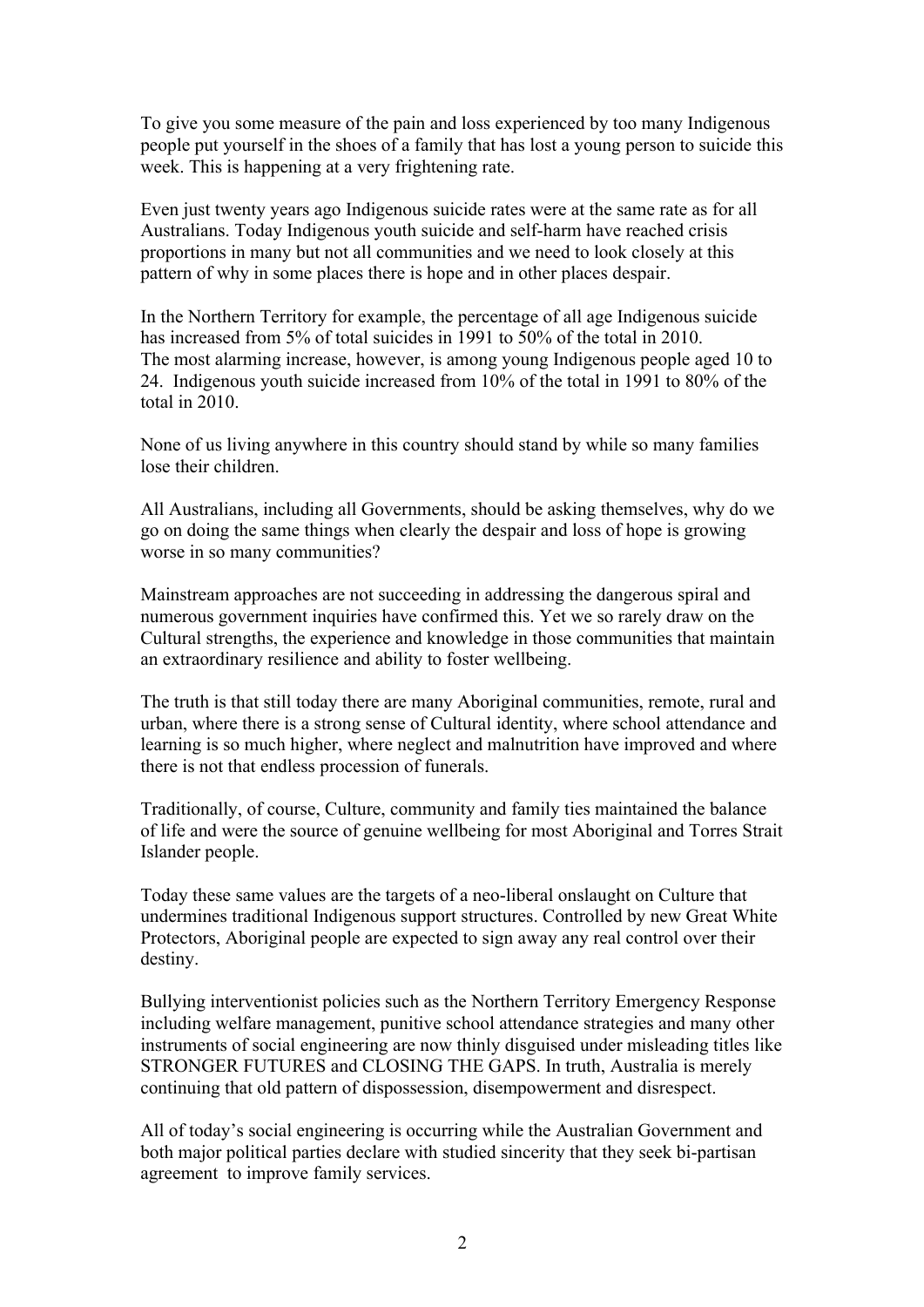This is an outrageous claim if we look at the hard Government evidence from the first five years of the Northern Territory Intervention.

Government measurements of family wellbeing show that suicide, self-harm, children at risk and numbers of young people going into detention have increased alarmingly during this period of sweeping disempowerment of Aboriginal communities.

It is time for governments to wake up and take stock of this crushing humiliation of Aboriginal families. I challenge every government minister and departmental head to look closely at the social damage caused by this policy and then to ask yourselves, would you subject your family to this treatment?

No matter how many Big Lies were told in the Federal Parliament about this state of emergency in 73 remote communities, no matter how often the Government dismisses the United Nations criticism that these measures are deeply discriminatory and in breech of International Covenants, this offensive social engineering was never even likely to succeed because it did not respectfully consult let alone engage Aboriginal people.

Both the Prime Minister, Julia Gillard and Opposition Leader, Tony Abbott have admitted that the top down approach was a mistake and yet this approach continues in most dealings with Indigenous families and communities.

Aboriginal and Torres Strait Islander people will work with others who offer support if Government and other organisations show enough respect and common sense to listen carefully to what is actually happening in these communities.

This has rarely happened and it has created a gulf between us historically.

Apart from youth suicide, the increasing removal of Indigenous children from their families is generating Indigenous mistrust of Australia's entire social system.

Many Aboriginal and Torres Strait Islander families are truly frightened of the government family services.

Within any family and the surrounding community there is collective trauma surrounding the loss of a child removed to some other social setting. This is so profoundly disturbing not only because of the heartache every family would experience at such a time, but also because of the waves of cross-generational trauma that are still flowing from the original removal during the Stolen Generations of up to 100,000 Indigenous children.

Are most Australians aware that right now over thirteen thousand Indigenous children have been taken away by the Government and placed in out of home care? We are not talking about the madness of the past but the cruelty of today. This means Aboriginal and Torres Strait Islander children make up about one third of the total number of over 39,000 Australian children in out of home care.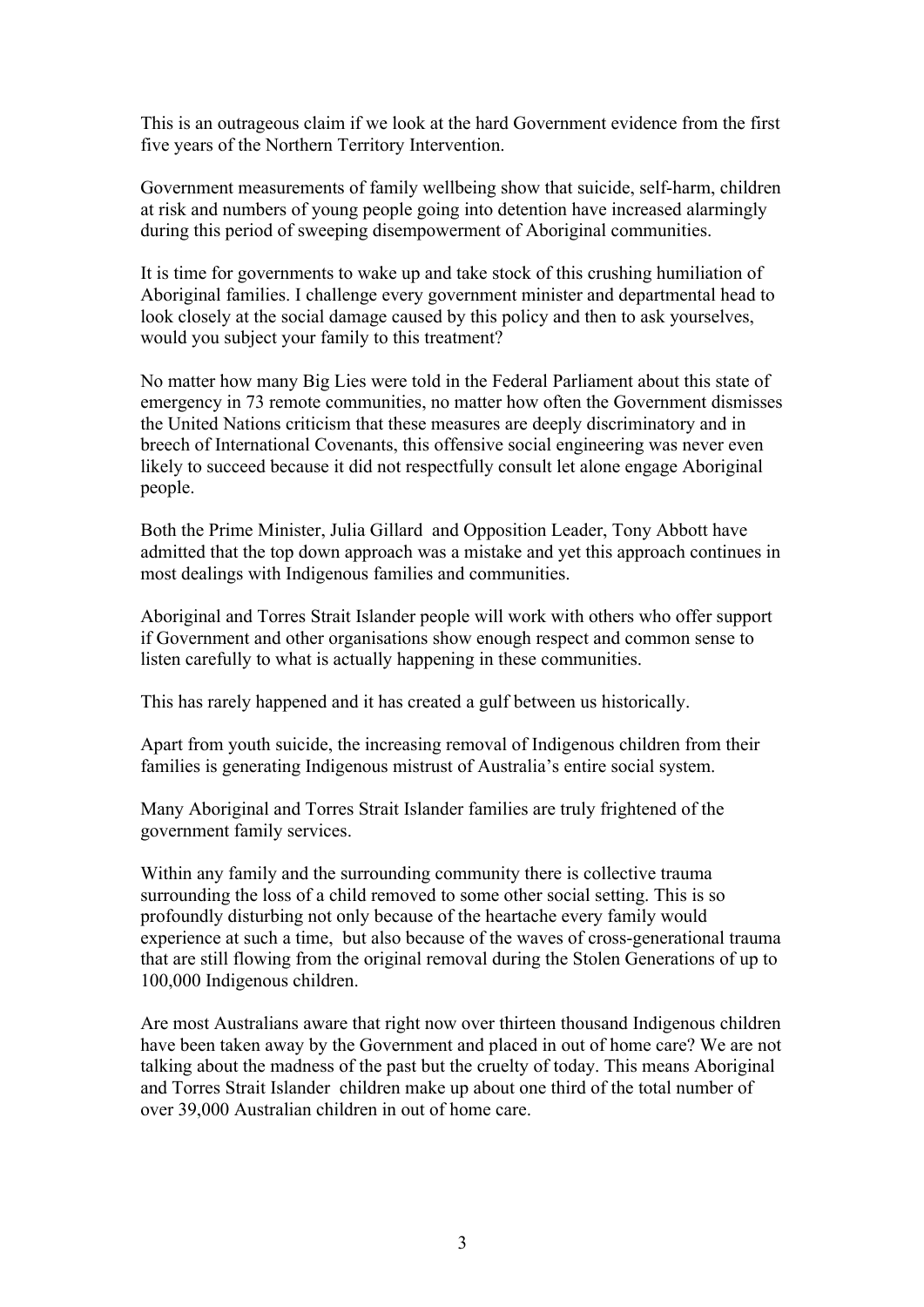With the same misguided logic of the Stolen Generations era these children are supposedly being removed for their wellbeing but almost half of them are also being removed from kith and kin and any of the traditional strengths of Culture.

Yes I know that all governments are supposed to have signed onto important priority principles to put such kids with Aboriginal extended families. But this isn't happening for too many Indigenous children. In the Northern Territory some 66% of children are removed to non-Indigenous homes.

Across the country at least one third of Aboriginal kids in non-Indigenous out-ofhome care have revealed to government that they have very little contact with the Culture of their community, the life force that orients them towards a sense of place, a sense of identity and a sense of purpose.

We already know the pattern of misery that will flow from futile attempts to tear out the Aboriginal essence from the mind of a child. Mental illness and depression become a river of sickness flowing on to other generations.

Clearly the white fella way is incapable of managing the crisis that historically White Australia is most responsible for, despite our persistent denial or convenient amnesia.

To be blunt, it is racism in its most dangerous form to try to blame the victims, by stereotyping Indigenous families and particularly their Culture as the cause of this crisis in family life. This neo-liberal war on Culture displays a striking ignorance of the Aboriginal way of seeing and understanding how this overwhelming sadness descended over so many people.

So where is there hope?

Many elders have told me that the family counselling efforts trialled in Central Australia tap into traditional approaches for alleviating social crisis by involving members of the extended family and community services to discuss how to improve the safety and wellbeing of the child. This approach can reduce the removal of children from family and we should be supporting the local efforts vigorously.

Similarly, Aboriginal suicide prevention programs and other youth services can make a huge difference to the state of mind of these young people at risk. Yarrabah, the large and proud community near Cairns, pioneered a very successful suicide prevention program.

There are effective programs supporting Aboriginal children and families in New South Wales, Victoria and Western Australia as well and they all draw on the core strength of the local community.

Alarmingly, these exceptionally effective Aboriginal programs are the exception. And Governments show little interest in adequately funding more of them.

In the Northern Territory an official inquiry led by the Children's Commissioner, Dr Howard Bath, Muriel Bamblett and Rob Roseby recommended major changes because the mainstream child protection system could not cope.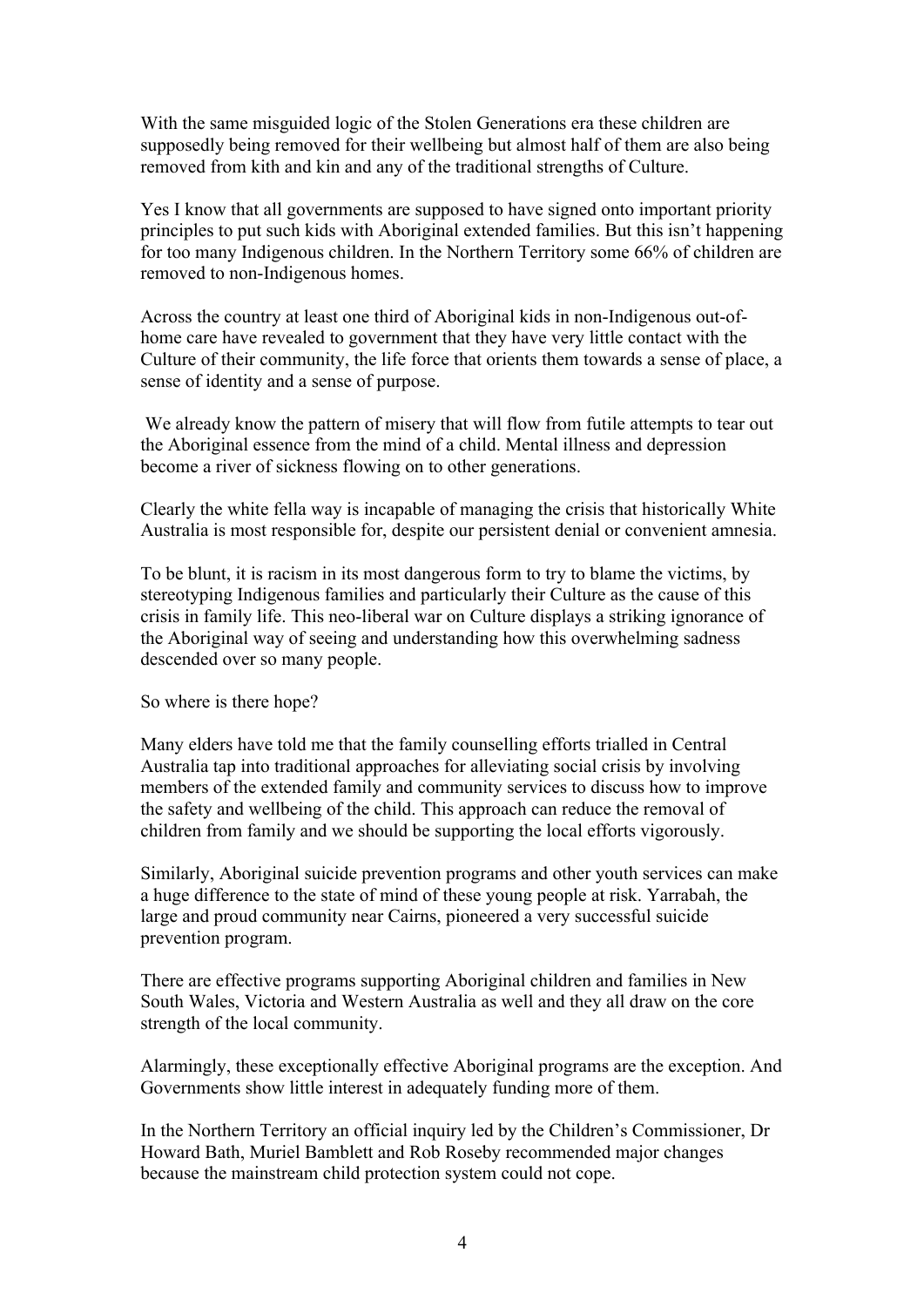So what do we see?. The Northern Territory Government has slashed the budget for the community sector including for the peak Aboriginal organisation set up less than a year and a half ago, known as *Strong Aboriginal Families, Together*.

In Queensland, Campbell Newman's Government has slashed hundreds of positions for people experienced in working with Indigenous young people most at risk.

The excuse always offered by Governments is that budgets must be trimmed. But even those ministers know that the guaranteed outcome of cutting the support for families is that it will eventually cost far more for children removed from homes, sent into juvenile justice or through the revolving doors of prison.

Everyone knows that prevention is a better approach to create wellbeing for children, families and communities. But Australia can never get serious when it comes to a consistent, coordinated preventative approach.

For example, Aboriginal elders plead with Government to show some genuine responsibility and improve the terrible living conditions that have such a drastic impact on any child's wellbeing and future prospects. In my lifetime I have watched people move from smaller humpies to larger sheds, from 44 gallon drums of water to leaky toilets and sewage running across children's play areas. I see rusted cars pulled up around tumbled down walls and old men, near blind, forced to hobble around with any real care or compassion.

For all of us, physical and mental health is largely a consequence of social determinants. At least 70% of our health is determined by the kind of home we live in, degree of education we access, nutrition and medical care we receive from birth and all of those other interconnected facets that make up home and community, especially a feeling that we belong.

All of this has been denied to so many Aboriginal and Torres Strait Islander people across so many generations that escaping the poverty trap, the welfare trap and that great malaise is constantly defied by a system that stubbornly refuses to listen.

While the Australian public may wince at the large amounts of money invested unsuccessfully in the controlling welfare management of Indigenous families, so many Indigenous people are even more deeply disturbed that Australian can throw billions at child removal and another billion by 2014 to develop family and community support services when these Indigenous families know they are still missing out.

The parents who call me when they have to bury a child who has taken their life know that we have all been silent for way too long.

I cried with a much loved Aboriginal friend, a woman schoolteacher whose oldest son, aged 20, killed himself.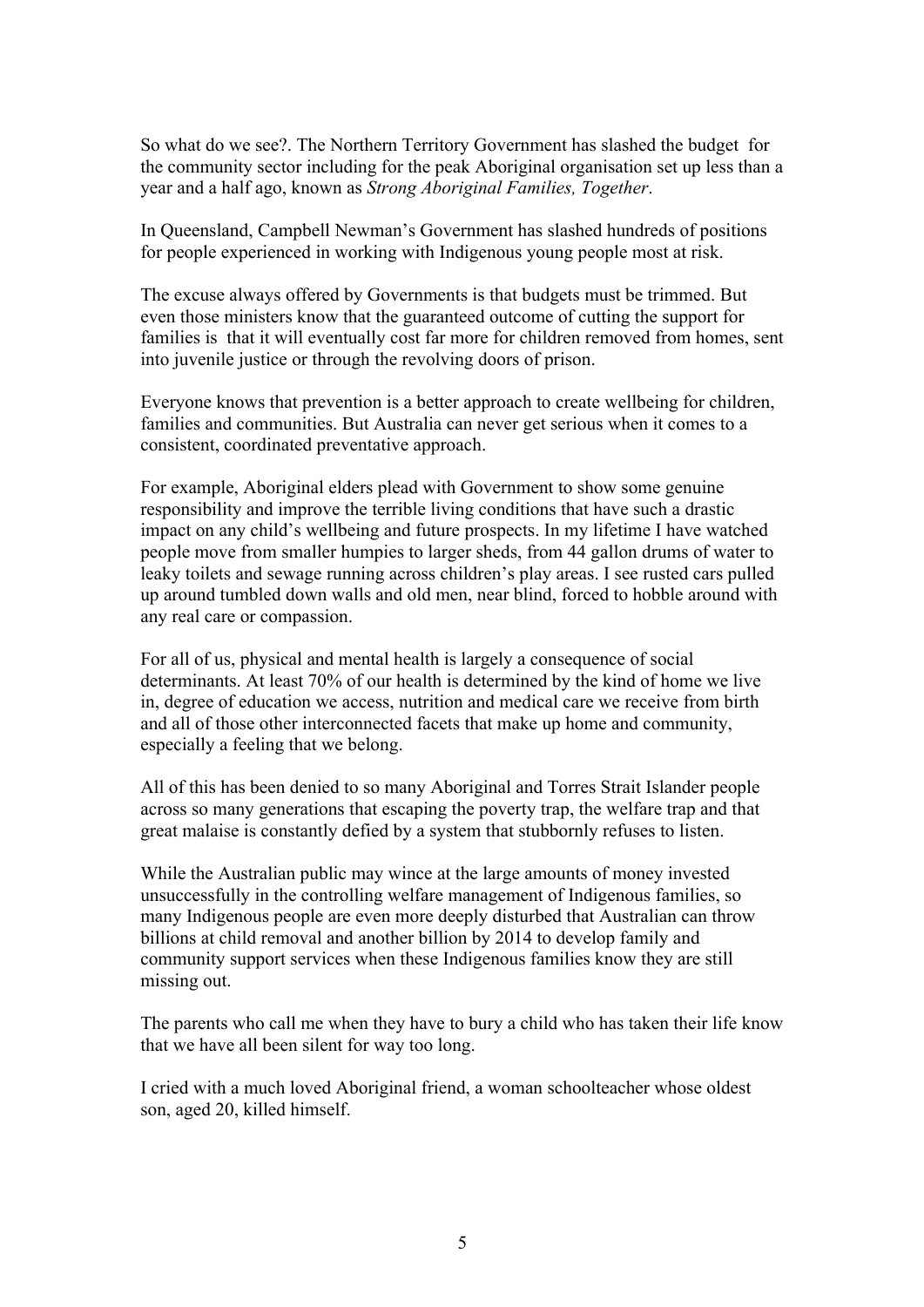I sat with an Aboriginal elder a week ago who said to me, "When my son killed himself I could only deep into my Culture... and I said to my family, 'I forgive you son, for the pain you are causing everyone now."

I want you to put yourselves in the shoes of that man and woman.

As a nation we have not listened to the cries for help, we have not taken the right kind of action to prevent this totally preventable contagion of loss of life.

Here are some of the ways Aboriginal people say Australia can help to make a difference.

1. Why can't we empty our heads of that old poison called assimilation and listen to the Aboriginal elders and organisations who can tell us what is going wrong and why the mainstream services don't reach so many people.

2. If we were objective we would admit that Aboriginal and Torres Strait Islander communities are not truly 'community controlled' because they struggle with myriad agencies that still want to dispossess, disempower and disrespect them. It is time for empowerment!

3. Often government funded family support programs are positioned in direct competition, undermining the natural strengths and authority of Aboriginal groups. Let's start respecting the rights of communities.

4. The workforce of many Government funded family services still requires a vast education and reskilling effort to help even experienced counsellors appreciate who it is they are working with and the nature of the complex causes for dysfunction.

5. It is also a major flaw in Australia's approach to ailing communities and families that we go on unsuccessfully treating what is always characterised as 'the Aboriginal problem" but we show great reluctance to address and alleviate the causes of this  $21<sup>st</sup>$ century poverty and national neglect.

6. No one can claim that we don't have the wealth to build a decent home in a reasonably serviced community for half a million Indigenous Australians. Let's be fair Australia.

7. If we held ourselves to that same standard most Australians expect and demand for their families we would address the overcrowding, the lack of sewage, the second rate health care and education, the lack of opportunity and the refusal to engage with Aboriginal and Torres Strait Islander people on their terms.

8. If Governments can ever admit that they don't have the answers to the wellbeing of Indigenous families then Australia may be ready for real change.

9. It is time to empower Aboriginal and Torres Strait Islander families and community organisations to swell the ranks of the hopeful.